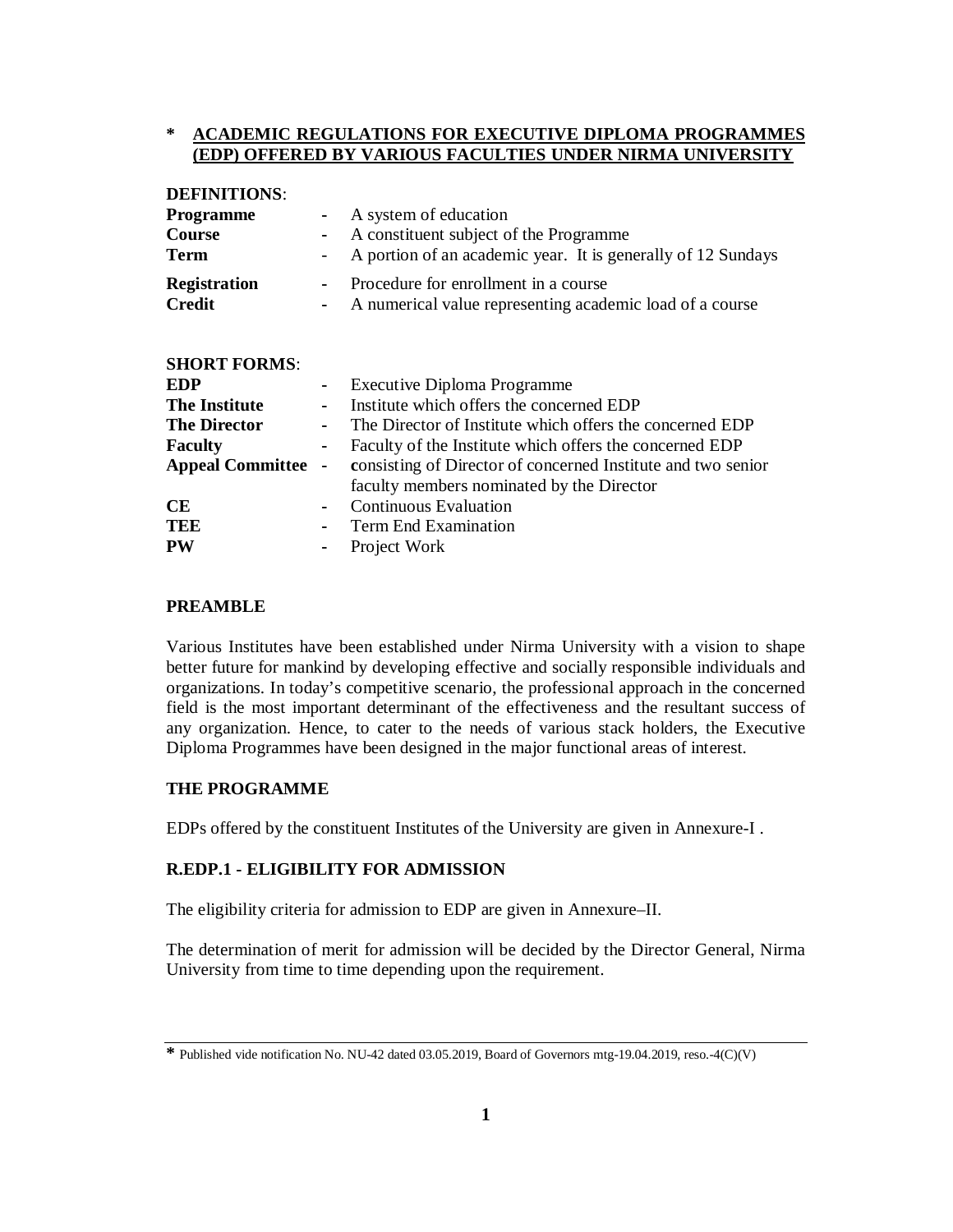### **R.EDP.2 - CHAIRPERSON, EDP**

The Director shall appoint the EDP Chairperson from time to time. The EDP Chairperson will oversee the admission process including short-listing of candidates on the basis of application, conduct of interview, and final preparation of list of the selected candidates. S/he will also co-ordinate all matters related to the conduct and assessment of the programme. S/he shall be supported by the EDP Office in administrative and assessment matters.

### **R.EDP.3 - REGISTRATION**

The Institute will offer admission to a candidate who is admitted in respective EDP programme. The candidate shall also have to apply for enrolment in the prescribed form with prescribed fee after the admission. She/he has to be duly registered with the University.

All newly admitted candidates are required to register on the registration day of the Institute. A candidate who fails to register on the specified date will be deemed as not wishing to join the programme.

The candidates are also required to pay all the prescribed fees of each term on or before the first day of the term. A candidate who fails to pay the fees and advances within the specified date will be charged a late registration fee as prescribed by the University from time to time. A candidate may be permitted to pay the fee on a later date under special circumstances.

Every candidate will apply in the prescribed form for registration.

## R.EDP.4 - PROGRAMME STRUCTURE

| Duration        |                      | 33 Sundays (including TEE)                      |  |
|-----------------|----------------------|-------------------------------------------------|--|
| Term Structure  | ٠                    | 3 terms each having 3 courses                   |  |
| One Term        |                      | 11 Sundays having a total input of 60 hours and |  |
|                 |                      | examination time of 6 hours                     |  |
| One Course      | $\ddot{\phantom{0}}$ | 2 Credit hours (20 Contact hours)               |  |
| One Credit hour | ٠                    | 10 contact hours                                |  |
| Total credit    |                      | 18 Credit hours requirement                     |  |
|                 |                      |                                                 |  |

### **R.EDP.5 – TEACHING SCHEME**

The teaching scheme for the course as a whole will be referred simply as Teaching Scheme.

The courses offered in each programme (term - wise) and their teaching schemes are given in the term schedules approved by the Academic Council from time to time. The schemes show the various courses, distribution of teaching hours, course component/s, examinations, component weightage and credits allotted to each course.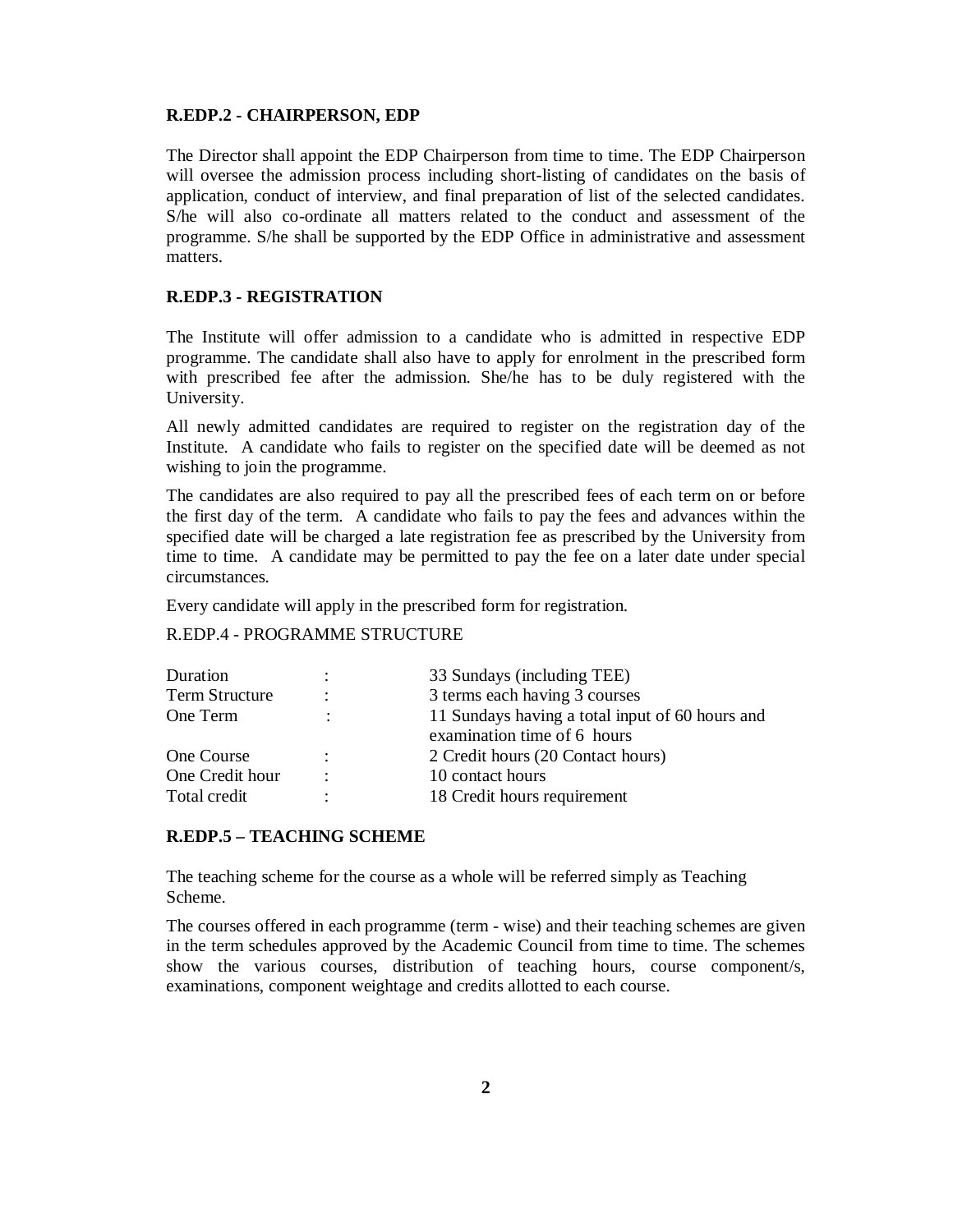## **R.EDP.6 - ATTENDANCE**

- 6.1 The candidates shall require regularity and punctuality in all classes. The candidates under extraordinary circumstances may request for leave of absence under the following regulations and procedures:
- 6.1.1 Prior permission of the Chairperson, EDP must be obtained for availing of leave. Leave applications must be submitted normally prior to the Sunday of absence. Leave applications on the ground of sickness must be accompanied by a medical certificate. In case a candidate has not taken prior leave, s/he shall request the Chairperson, EDP by the next Sunday for the leave. Grant of leave, however, shall remain the prerogative of the Chairperson.
- 6.1.2 The candidates shall abstain from a class only for a justifiable serious problem. The responsibility of providing justification for absence is solely on the candidate. The Institute will not be responsible for the candidate losing any component of assessment on account of her/his leave. Substitute quizzes or tests or examinations may be given to the candidate only if the candidate was on leave with the prior permission of the Chairperson, EDP.
- 6.1.3 Absence without leave will be considered a serious breach of discipline and the Institute of (concerned) will take appropriate action in such cases.
- 6.1.4 The Chairperson, EDP can grant the leave for a maximum of 20% of total sessions per course in a Term. Notwithstanding anything contained above, on account of bonafide illness or any other reason deemed sufficient by the Director, the Director can condone absence up to another 10% in the course or courses.
- 6.1.5 A candidate whose attendance is less than 70% in a course will not be allowed to appear for the end-term exam in that course **<sup>A</sup> unless his/her attendance deficiency is condoned by the competent authority (the candidate can appeal to the Director General who can condone the absence depending upon the merits)**.

**A If the deficiency is not condoned, the term will not be granted for the course and grade 'FF' will be given.** The student is required to register the entire course by attending the classes and meet the academic requirements. .

# **R.EDP.***7 -* **ASSESSMENT**

7.1 Assessment load

**Two c**redit **h**our **c**ourse shall have two to three assessment components. End-term examinations are compulsory.

7.2 Assessment tools

Candidates shall be assessed on the following components:

Quizzes/tests/exercises; Case study analysis; Library/web assignment; Class participation; End-term examination; Any other technique (as specified by an instructor).

**<sup>A</sup>** Amended by addition vide noti. No. NU-194 dated 04.02.2020 u/s 19(3)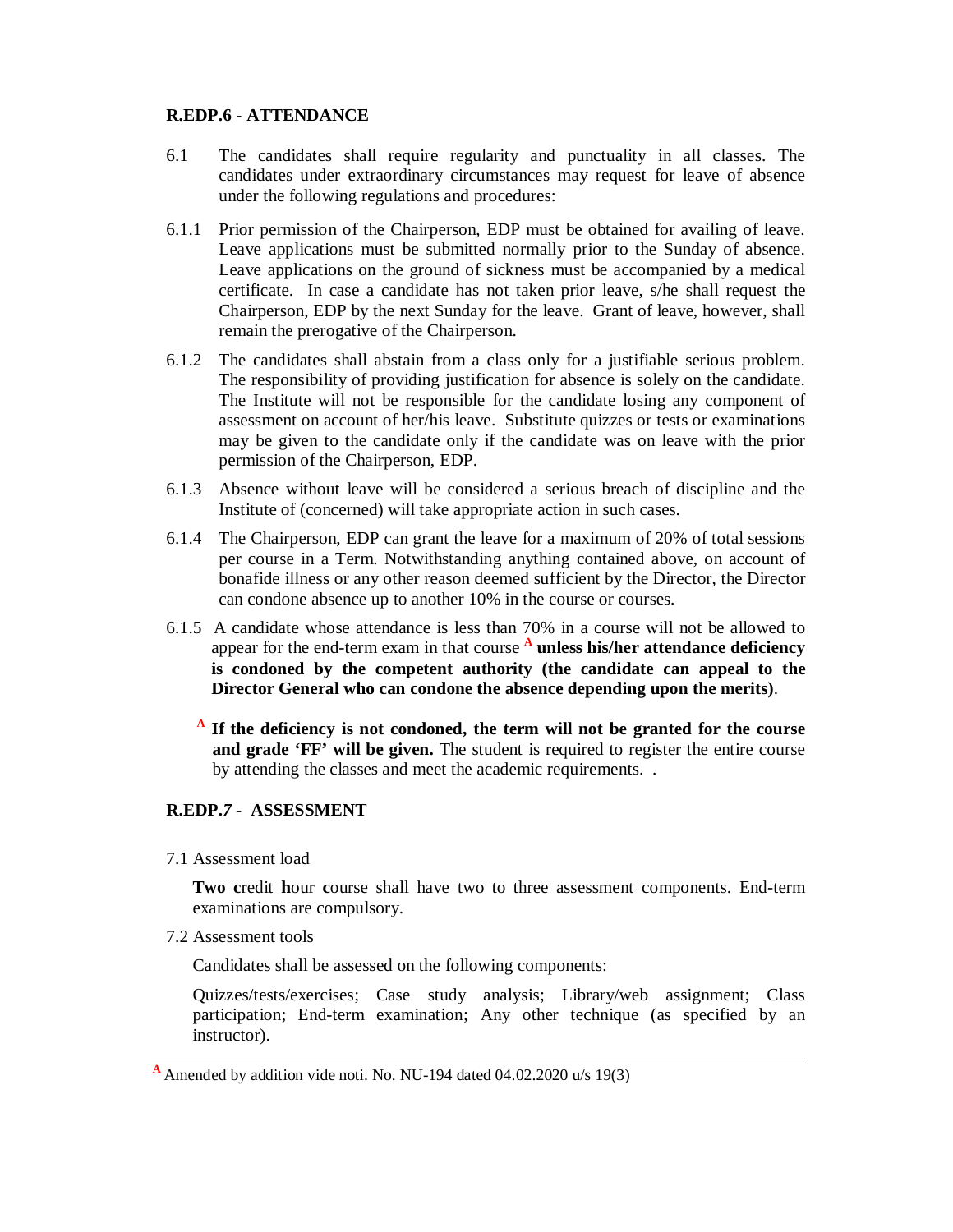# 7.3 Assignment of weightage to different components

# Table 1. Different components and their range for weightages (for a **2 c**redit **c**ourse)

| <b>Assessment Component</b>               | Maximum weightage |
|-------------------------------------------|-------------------|
| Quizzes /Tests/ Class Participation/      | 60%               |
| Assignments/ Projects; Any other          |                   |
| component (as specified by an instructor) |                   |
| Term End Examination                      |                   |

## 7.4 The Examination Committee

There shall be an Examination Committee consisting of following members who will examine the over all end term result before declaration of the same and will make appropriate recommendations to the Director General; if any glaring abnormal situation in the results is detected, otherwise, on the clearance from the Committee, the results can be declared by the Dy. Registrar (Examination):

| i. *Vice President or his nominee                  |                    |
|----------------------------------------------------|--------------------|
| ii. Dean of the concerned Faculty                  | - Chairman         |
| iii. Executive Registrar                           |                    |
| iv. EDP Chairpersons                               |                    |
| v. One member of Academic Council, nominated by DG |                    |
| vi. Dy. Registrar (Examination)                    | - Member Secretary |
|                                                    |                    |

(**Note**: **\*** When the Vice President attends the meeting, he will chair the meeting)

## 7.5 Dates of Examination

Two weeks prior to commencement of each term examination, the University Examination Section shall prepare and publish a schedule of examinations for each course.

- 7.6 If a student fails to appear in Term End examination due to genuine reason, then with the approval of the concerned Dean, make up examinations may be permitted for such students.
- 7.7 Academic dishonesty at examinations/tests/assignments, etc

(In case of academic dishonesty, malpractice, using unfair means at examination the provision/regulations prescribe by Nirma University will be followed.)

7.8 Feedback and fairness

7.8.1 The instructor must show all assessed answer books to candidates and also inform them their marks.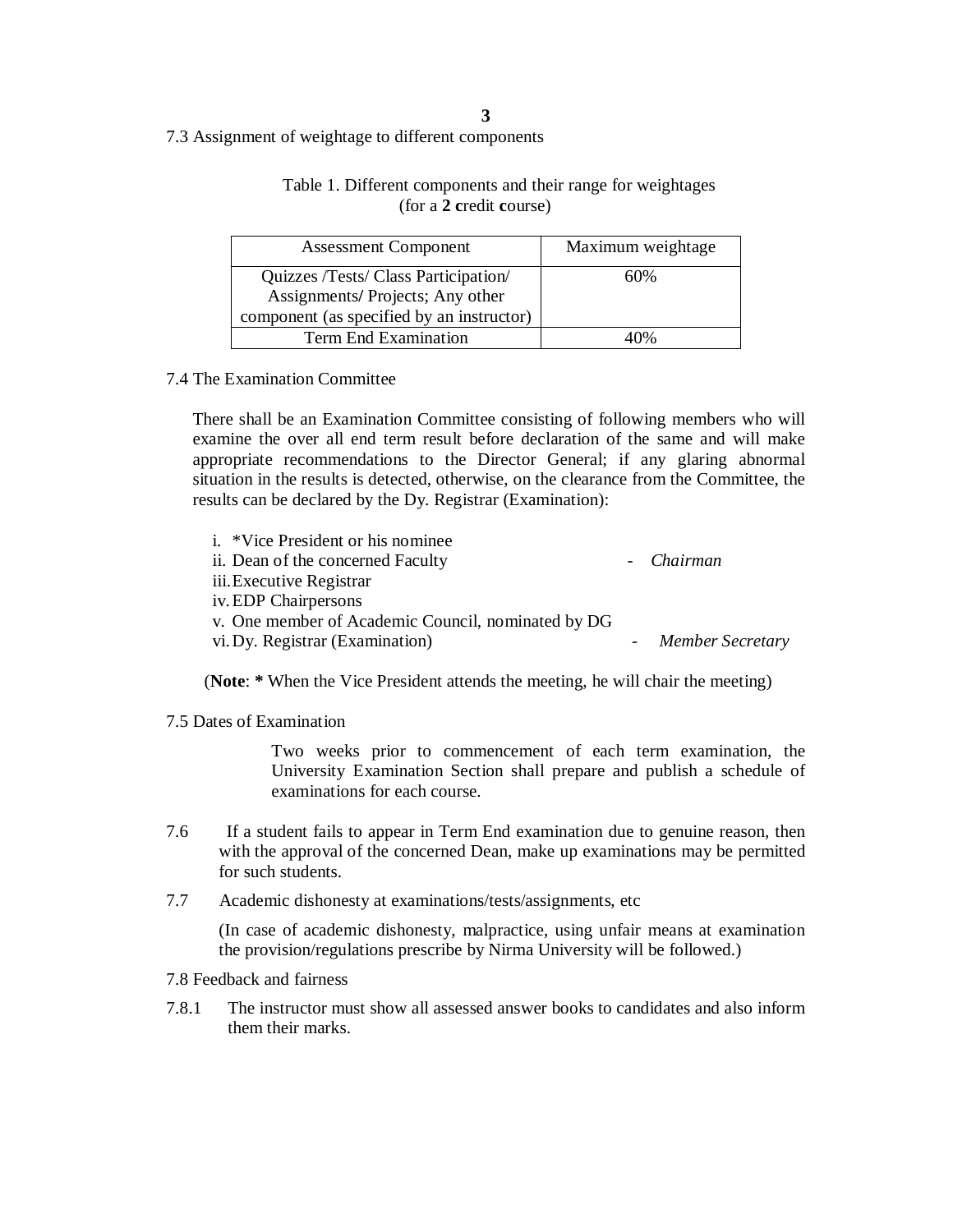- 7.8.2 Any grievance related to the assessment is to be reported in writing to the course instructor by the aggrieved candidate. It is expected that most grievances would be redressed at this level. The duration of grievance redressal at this stage is one week. In case the candidate is not satisfied with the response forwarded by the course instructor, she/he then reports the matter in writing to the Chairperson, EDP, who then shall mediate and speak to the concerned instructor. It is expected that the rest of grievances would be redressed at this stage. The duration of grievance redressal at this stage is one week. If the issue is not resolved to the satisfaction of the candidate even at this stage, she/he can approach the Director and give the grievance in writing. The Director would respond to it as per the procedure given in the Mechanism for Redressal of Grievance published vide notification No. NU-117 dated 01.10.2013.
- 7.9 Assessment procedures

The answer sheets of the end-term examination shall be returned to the EDP Office after showing them to the candidates, which shall maintain it for a period of one year.

### **R.EDP.8****Declaration of Results**

- 8.1 The course grades of every term shall be announced within 15 working days from the date of the completion of term-end examinations thereof. In case of a failure, the reasons for non-publication of results will be informed to the Director and after approval it can be declared within 30 working days.
- 8.2 The Examination Committee will examine the over all end term result before declaration of the same and will make appropriate recommendations to the Director General; if any glaring abnormal situation in the results is detected, otherwise, on the clearance from the Committee, the results can be declared by the Dy.Registrar (Examination)
- 8.3 At the end of the programme the University will declare the overall results of the programme and issue to the student an official transcript of his/her performance.
- 8.4 Grading system

The following table shall be referred for converting percentage marks into corresponding grades (G) for a course:

| % marks      | Grade(G)  |
|--------------|-----------|
| 90 and above | $A+$      |
| 80-89        | A         |
| 70-79        | $B+$      |
| 60-69        | B         |
| 50-59        | $C_{\pm}$ |
| 40-49        | $\subset$ |
| Less than 40 | F         |

| <b>Table</b> |  |
|--------------|--|
|--------------|--|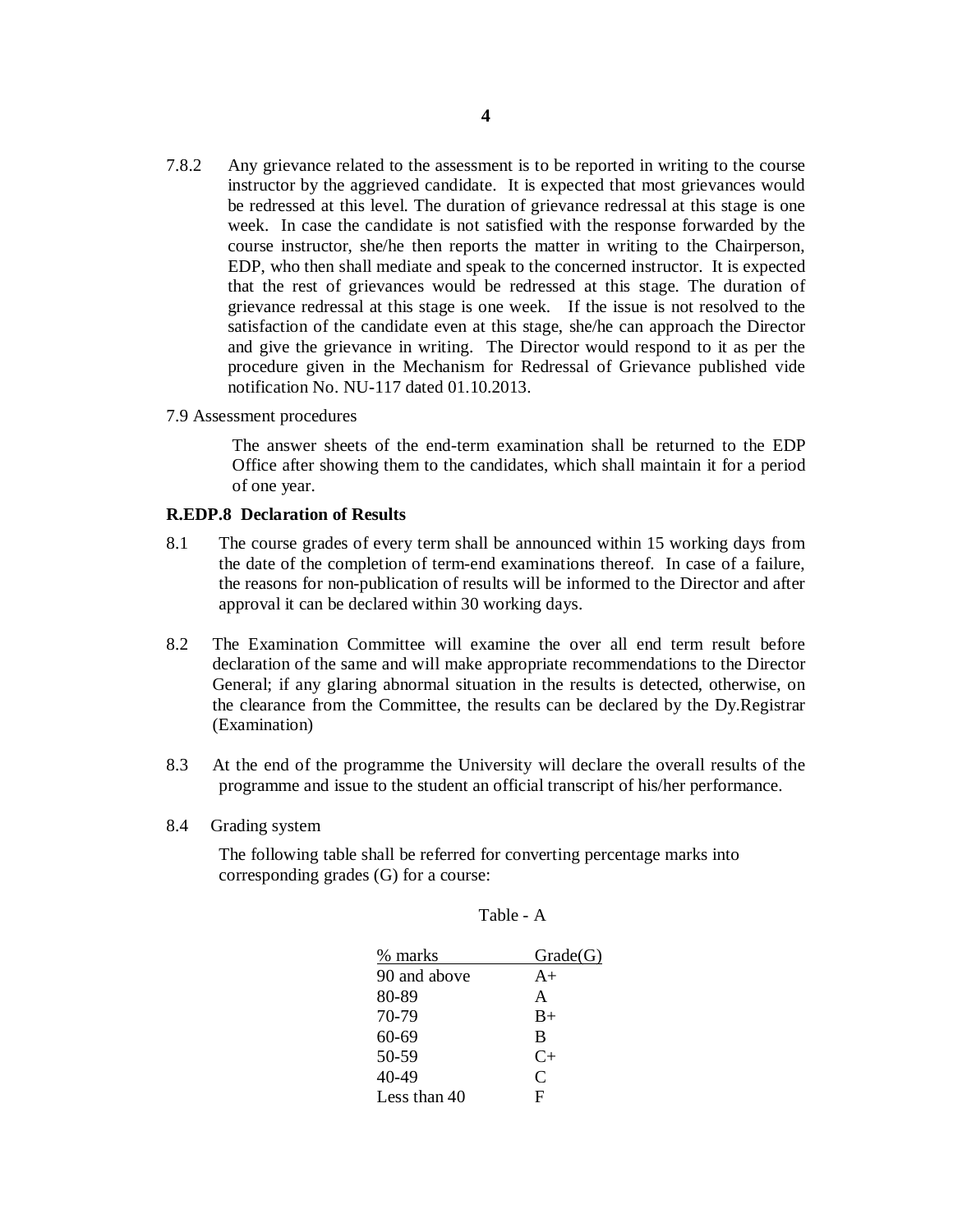8.5 Course Grade:-

 Course grade will be given only when the student passes the course. The marks obtained in TEE/SPE, CE and LPW (as applicable) examinations shall be aggregated on the basis of the component/inter se weights given in the Teaching Scheme. After the aggregate marks of the entire group are so calculated, the performance of each student in the course as a whole will be assigned a grade based on his aggregate percentage viewed in relation to the overall performance of the group.

 In giving relative grades, the number and designation of various grades (G) shall be kept the same as shown in above table. The cut off percentages of relative grading will be decided subject to the guidelines prescribed by the Academic Council. **(Annexure-III)**

The Transcript will show only the course grade and not the Component Grades.

 $T<sub>o</sub>$  $h1<sub>o</sub>$  1

8.6 Performance Levels:-

The Performance level of the student in any examination will be adjudged in terms of the letter grades given in Table-1 as under:

|              | 1 avit-1                          |                               |
|--------------|-----------------------------------|-------------------------------|
| Grade<br>(G) | <b>Qualitative Meaning</b><br>GO) | Equivalent Grade Point<br>(g) |
|              |                                   |                               |
| $A+$         | Excellent                         | 10                            |
| A            | Creditable                        | 9                             |
| $_{\rm B+}$  | Very Good                         | 8                             |
| В            | Good                              |                               |
| $C+$         | Satisfactory                      | 6                             |
| C            | Average                           |                               |
|              |                                   |                               |

8.6.1: Grade Point Averages (GPA)

The performance level of the students in credited courses at different stages of his study is given by the following measures.

8.6.2: Term GPA (TGPA)

 The Term GPA shall be computed by multiplying the earned course grade points by the corresponding course credit and the resultant value shall be divided by the total credit of the Term.

8.6.3: Cumulative Grade Point Average (CGPA)

Similarly, GPA of a year and cumulative Grade Point Average (CGPA) at any stage of study shall be computed by multiplying the grade points of the earned courses till that point of time by the corresponding course credits and the resultant value shall be divided by the total credits of the earned courses.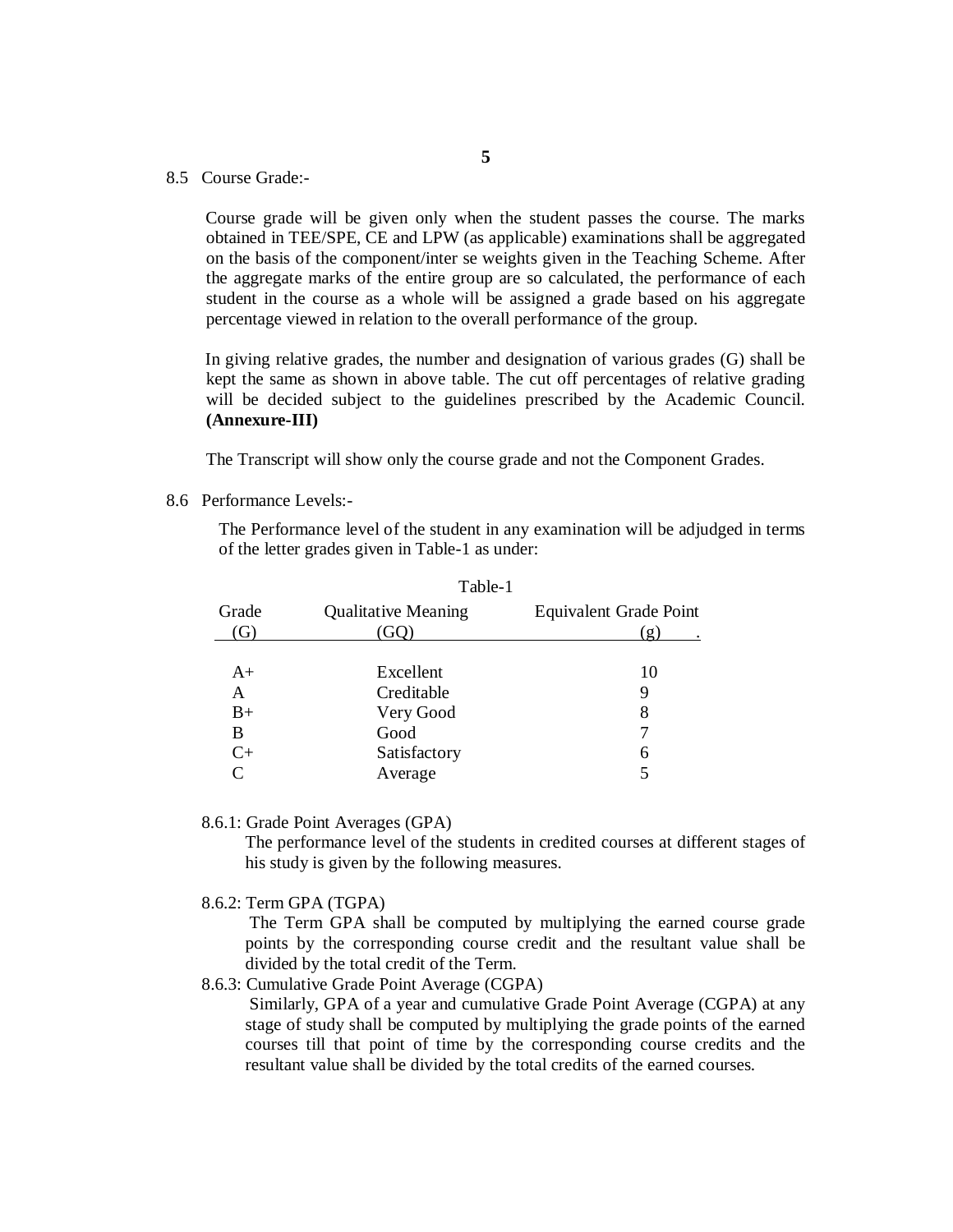- 8.7 Academic/Passing standards
	- i) In order to passing a course, a student is required to obtain a minimum letter grade 'C'.
	- ii) In order to be eligible for the award of "Diploma" a student is required to pass all courses and obtains an overall CGPA of 5.00.
- 8.8 Failure and Special Examination

If a student fails to meet the overall academic standard which includes letter grade requirement and overall CGPA requirement at the end of the programme, she/he will be allowed to register and appear in the special examination for maximum of 6 credit hours of courses in which she/he has obtained F Grade. The special examination will have a weightage of the hall examination of the same course taught in the programme. The marks of the other components (other than hall examination) obtained by the student for the course taught in the programme shall be considered as it is for the overall grade and grade point computation of the course. In case a student does not overcome the deficiency after taking the special examination she/he will be allowed one more attempt along with regular batch in the next academic year, where the student could have option to repeat all the assessment components of all the failure courses.

### R.EDP.9 AWARD OF DIPLOMA

On the successful completion of all academic requirements prescribed for award of Executive Diploma the Executive Diploma be awarded in concerned EDP programme as per the provision of Regulations for awarding Degrees/Diplomas to the students of Nirma University.

#### **DISCLAIMER**

This regulation is the content of the original notification(s) issued in pursuance to the approval given by the Board of Governors in its meeting(s). Hence, in any dispute or doubt under this document, it is advisable to verify with the original notification and the same would be treated as final.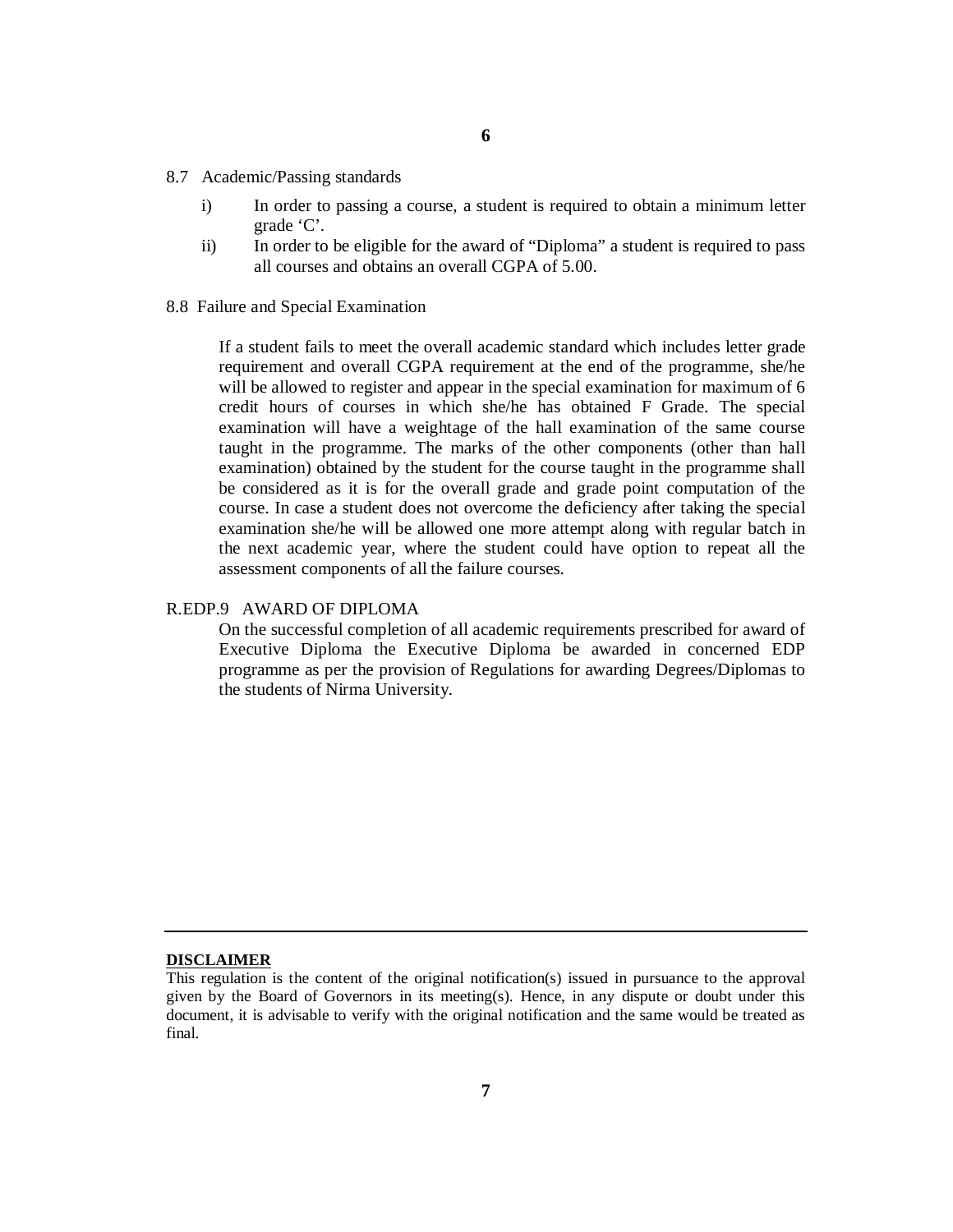| Sr. | <b>Names of the Institute</b>  | Names of the programmes                 |  |  |
|-----|--------------------------------|-----------------------------------------|--|--|
| 1.  | Institute of Management        | in<br>1) Executive Diploma Programme    |  |  |
|     |                                | Finance                                 |  |  |
|     |                                | 2) Executive Diploma Programme<br>1n    |  |  |
|     |                                | Marketing                               |  |  |
|     |                                | 3) Executive Diploma Programme<br>in    |  |  |
|     |                                | Human Resource Management               |  |  |
|     |                                | 4) Executive Diploma Programme<br>in    |  |  |
|     |                                | <b>International Business</b>           |  |  |
|     |                                | 5) Executive Diploma Programme<br>in    |  |  |
|     |                                | <b>Operations Management</b>            |  |  |
| 2.  | Institute of Law               | in<br>Executive Diploma Programme<br>1) |  |  |
|     |                                | <b>Cyber Laws and Forensics</b>         |  |  |
| 3.  | Institute of Pharmacy          | 1) Executive Diploma Programme in       |  |  |
|     |                                | <b>Pharmaceutical Management</b>        |  |  |
| 4.  | <b>Institute of Technology</b> | 1) Executive Diploma Programme in Data  |  |  |
|     |                                | Science                                 |  |  |

**Annexure – I** [Refer: **The Programme**]

**Note**: Any other EDP to be included by the Academic Council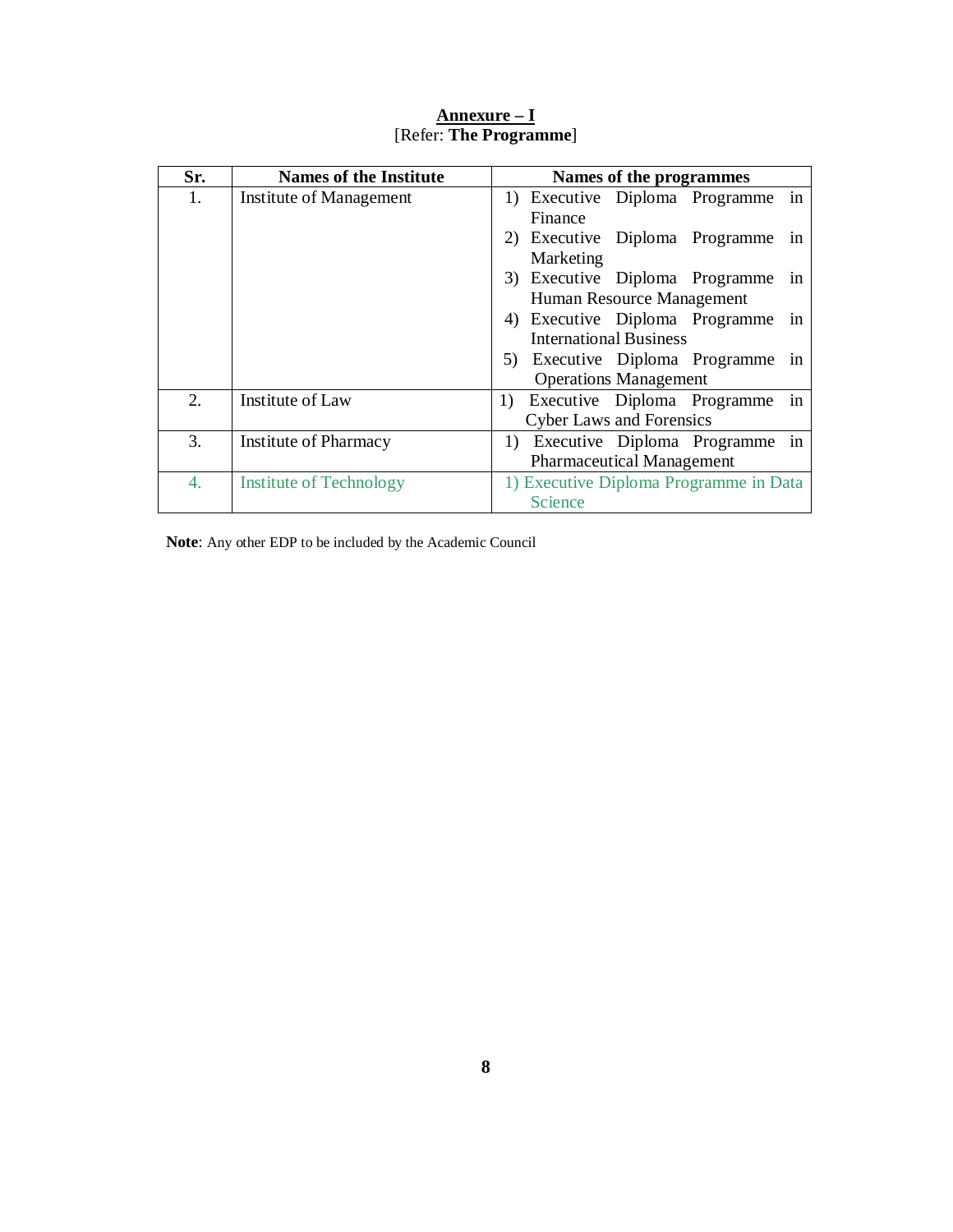| Sr. | <b>Name of Institute</b>      | Name of the programme                                                                                                                                                                                                                                                                                                                        | <b>Eligibility for Admissions</b>                                                                                                                                                                                                                                                                                                                                                                                                                                                            |
|-----|-------------------------------|----------------------------------------------------------------------------------------------------------------------------------------------------------------------------------------------------------------------------------------------------------------------------------------------------------------------------------------------|----------------------------------------------------------------------------------------------------------------------------------------------------------------------------------------------------------------------------------------------------------------------------------------------------------------------------------------------------------------------------------------------------------------------------------------------------------------------------------------------|
| 1.  | οf<br>Institute<br>Management | Diploma<br>1) Executive<br>Programme in Finance<br>2) Executive<br>Diploma<br>Programme in Marketing<br>3) Executive<br>Diploma<br>Programme<br>in<br>Human<br><b>Resource Management</b><br>4) Executive<br>Diploma<br>Programme<br>in<br><b>International Business</b><br>5) Executive<br>Diploma<br>Programme in Operations<br>Management | A three year bachelor's degree<br>its<br>equivalent<br>in<br><sub>or</sub><br>any<br>recognized<br>by the<br>Nirma<br>University as eligible for Post-<br>Graduate studies and a minimum<br>of two years work experience.<br>Post-degree<br>Only<br>(after<br>graduation) work experience will<br>be considered for deciding the<br>work experience criterion for<br>admission. Work experience will<br>be counted from the date of issue<br>of final year graduation mark<br>sheet.         |
| 2.  | Institute of Law              | 1) Executive Diploma<br>Programme in Cyber Laws<br>and Forensics                                                                                                                                                                                                                                                                             | A three-year bachelor's degree<br>or its equivalent in any discipline<br>recognized<br>by<br>the<br>Nirma<br>University as eligible for Post-<br>Graduate studies and a minimum<br>of two years work experience in<br>the relevant field. Only post-<br>degree (after graduation) work<br>experience will be considered for<br>deciding the work experience<br>criterion for admission. Work<br>experience will be counted from<br>the date of issue of final year<br>graduation mark sheet. |
| 3.  | Institute<br>οf<br>Pharmacy   | 1) Executive<br>Diploma<br>Programme<br>in<br>Pharmaceutical<br>Management                                                                                                                                                                                                                                                                   | A candidate having B.Pharm. /<br>M.B.B.S. / B.D.S. / B.H.M.S. /<br>B.A.M.S. / M.Sc. in Life<br>Sciences or equivalent degree<br>recognized<br>by<br>the<br>Nirma<br>University and after graduation<br>minimum of two years' work<br>experience,<br>preferably<br>in<br>Pharmaceutical<br><sub>or</sub><br>Healthcare<br>related field. Only post-degree<br>mentioned<br>above) work<br>(as)<br>experience will be considered.                                                               |
| 4.  | Institute<br>of<br>Technology | Executive<br>Diploma<br><sup>1</sup><br>Programme in Data Science                                                                                                                                                                                                                                                                            |                                                                                                                                                                                                                                                                                                                                                                                                                                                                                              |

### **Annexure – II** [Refer: **R.EDP.1**]